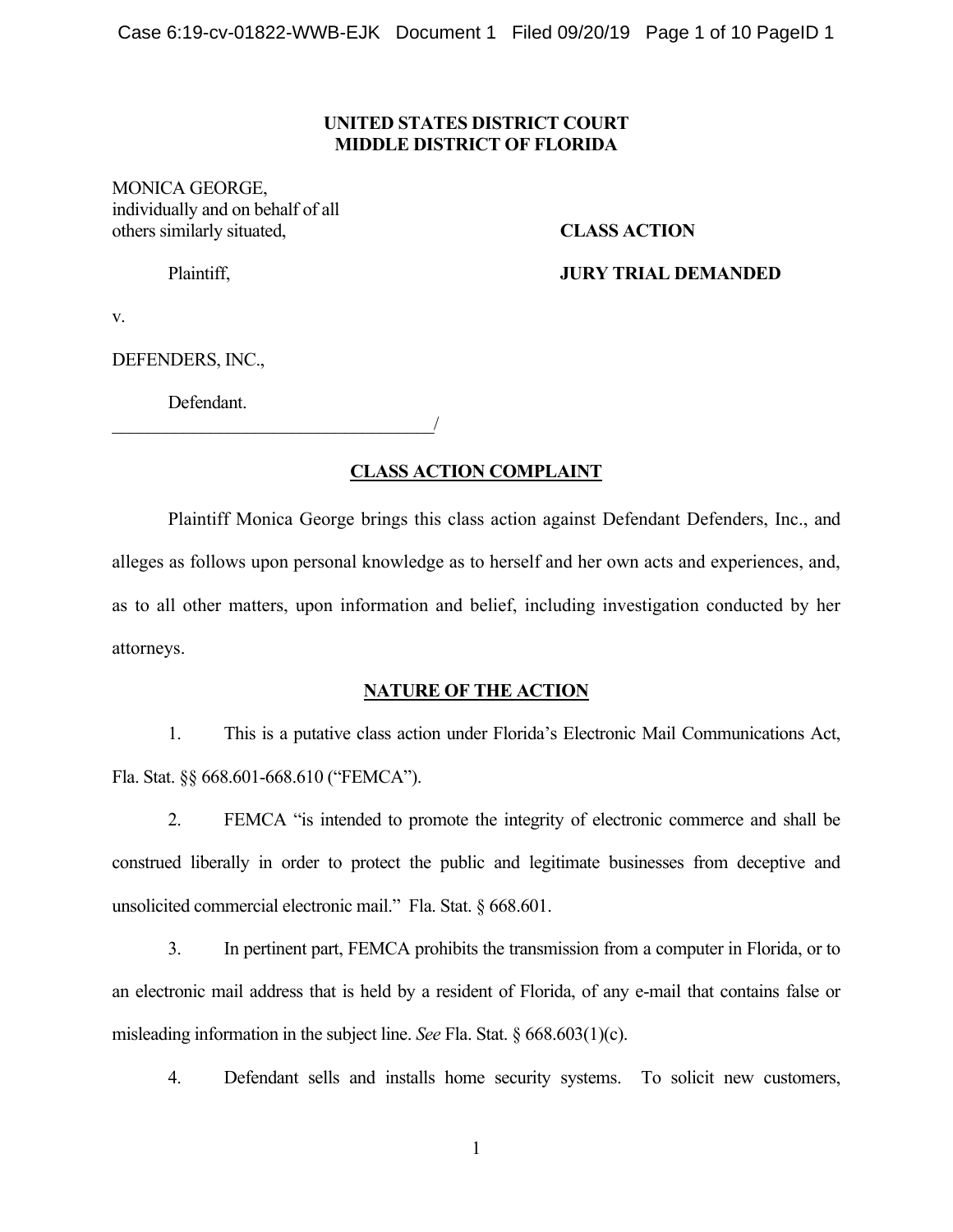Defendant sends misleading spam e-mails with no regard for the rights of the recipients of those e-mails.

5. Spam e-mails like Defendant's undermine the integrity of electronic commerce in Florida.

6. As described below, Defendant caused thousands of misleading e-mails to be sent to Plaintiff and Class Members, causing them injuries, including lost productivity and resources, annoyance, consumption of valuable digital storage space, and/or financial costs.

7. Through this action, Plaintiff seeks injunctive relief to halt Defendant's illegal conduct. Plaintiff also seeks statutory damages on behalf of herself and Class Members, as defined below, and any other available legal or equitable remedies resulting from the illegal actions of Defendant.

#### **JURISDICTION AND VENUE**

8. This Court has personal jurisdiction over Defendant pursuant to Fla. Stat. § 668.606(4).

9. This court has subject matter jurisdiction under 28 U.S.C. § 1332(d)(2). Plaintiff seeks \$500.00 in damages for each violation, which, when aggregated among a proposed class numbering in the thousands, or more, exceeds the \$5,000,000.00 threshold for federal court jurisdiction under the Class Action Fairness Act ("CAFA").

10. Venue is proper in this District pursuant to 28 U.S.C. §§ 1391(b) and (c) because Defendant is deemed to reside in any judicial district in which it is subject to personal jurisdiction, and because a substantial part of the events or omissions giving rise to the claim occurred in this District.

#### **PARTIES**

11. Plaintiff is a natural person who, at all times relevant to this action, was a resident of Orange County, Florida.

12. Defendant is a foreign corporation with its principal place of business located at 3750 Priority Way South Drive, Indianapolis, IN, 46240.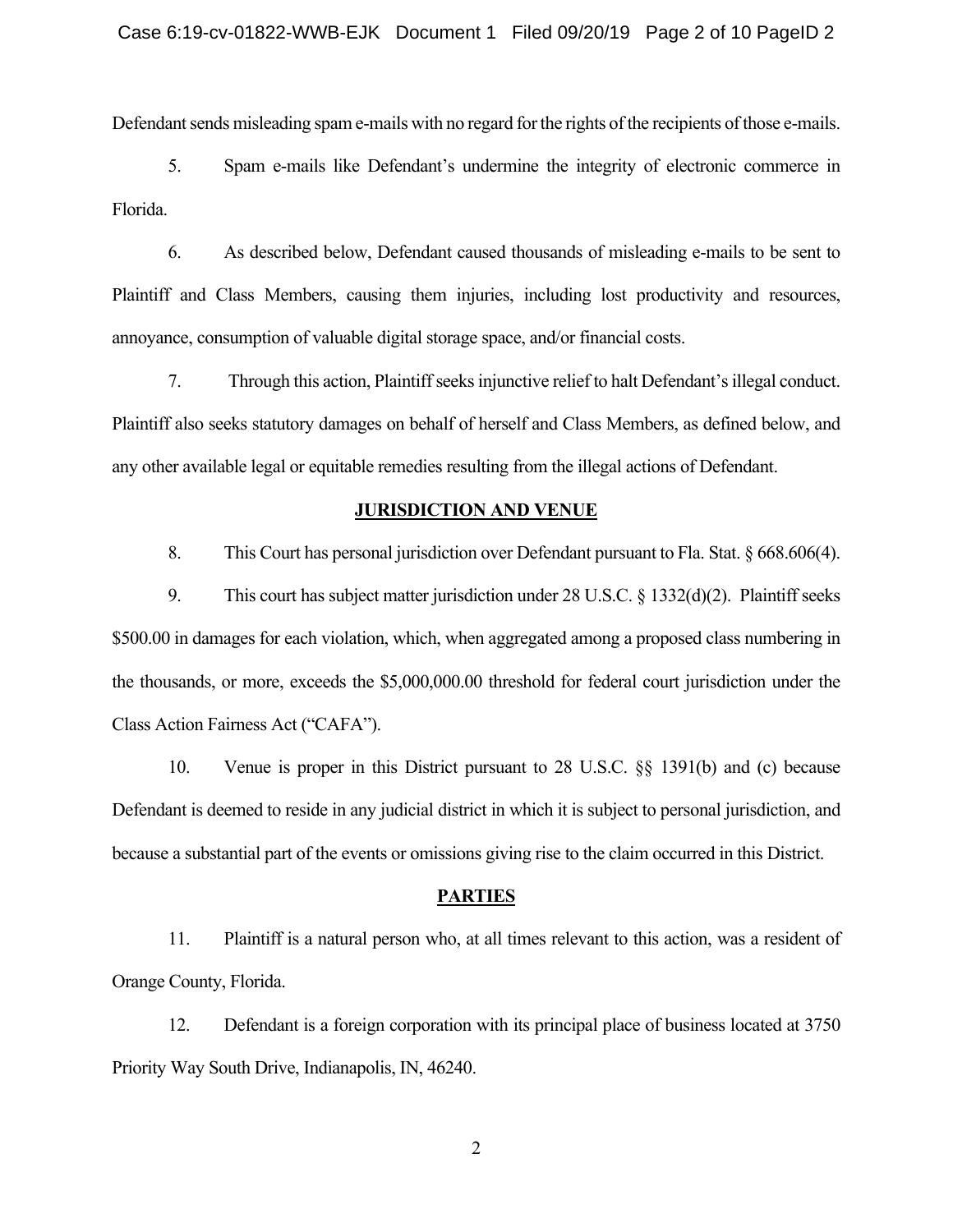# **FLORIDA'S ELECTRONIC MAIL COMMUNICATIONS ACT**

13. In pertinent part, FEMCA prohibits the following:

(1) Initiate or assist in the transmission of an unsolicited commercial electronic mail message from a computer located in this state or to an electronic mail address that is held by a resident of this state which:

 $*$   $*$   $*$ 

(c) Contains *false or misleading information in the subject line*;

Fla. Stat. § 668.603 (emphasis supplied).

14. Under section 668.602(3), "[c]ommercial electronic mail message" is "an electronic mail message sent to promote the sale or lease of, or investment in, property, goods, or services related to any trade or commerce..." Fla. Stat.  $\S 668.602(3)$ .

15. Under section 668.602(14), "[u]nsolicited commercial electronic mail message" is "any commercial electronic mail message that is not a transactional or relationship message and is sent to a recipient without the recipient's affirmative or implied consent." Fla. Stat. § 668.602(14).

16. A "prevailing plaintiff" in an action under FEMCA is entitled:

(a) An injunction to enjoin future violations of s. 668.603.

(b) Compensatory damages equal to any actual damage proven by the plaintiff to have resulted from the initiation of the unsolicited commercial electronic mail message or liquidated damages of \$500 for each unsolicited commercial electronic mail message that violates s. 668.603.

(c) The plaintiff's attorney's fees and other litigation costs reasonably incurred in connection with the action.

Fla. Stat. § 668.606(3).

17. FEMCA provides for a private right of action, allowing consumers like Plaintiff here to seek the relief outlined in section 668.606(3).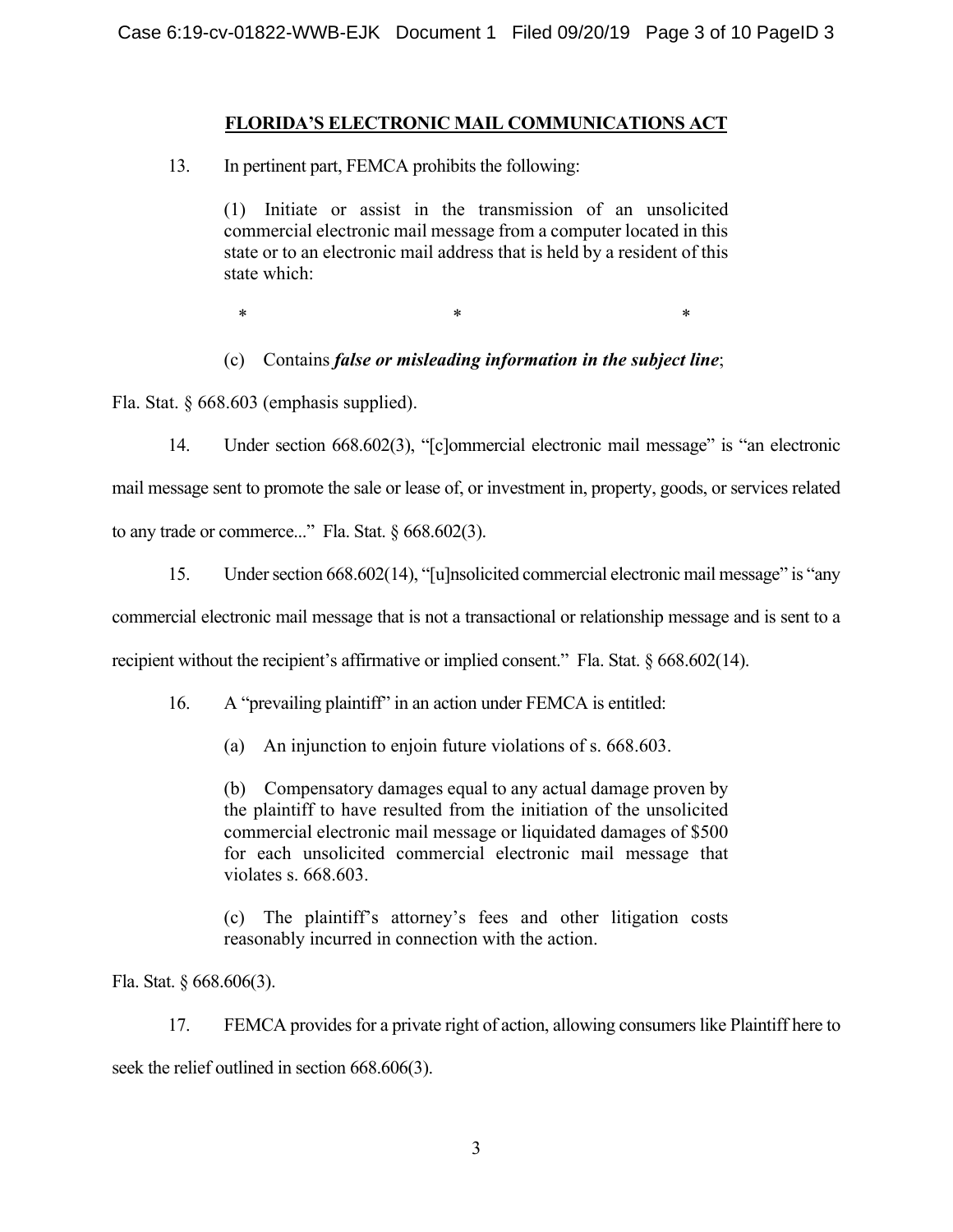18. Specifically, section 668.6075 provides:

**Unfair and deceptive trade practices.**—A violation of s. 668.603 shall be deemed an unfair and deceptive trade practice within the meaning of part II of chapter 501. In addition to any remedies or penalties set forth in that part, a violator shall be subject to the penalties and remedies provided for in this part.

19. Thus, by incorporating Florida's Deceptive and Unfair Trade Practices Act ("FDUTPA"), Fla. Stat. §§ 501.201-.213, into FEMCA, the Florida Legislature provided consumers a civil remedy. Stated differently, the declaration by the Florida Legislature that a FEMCA violation is deemed an "unfair and deceptive trade practice" and thus "unlawful," triggers the private right of action afforded under FDUTPA.

20. This is further supported by the statute's reference to a "prevailing plaintiff" and the "plaintiff's attorney's fees and other litigation costs…" referenced under the section outlining the relief available to consumers like Plaintiff. *See* Fla. Stat. § 668.606(3).

21. Legislative history further supports the existence of a private right of action under FEMCA. Indeed, the Preamble to the Senate Bill that enacted FEMCA stated that the statute "…authorize[s] the department *and* persons receiving…unsolicited electronic mail to bring an action against persons transmitting that mail…" 2004 Fla. Sess. Law Serv. Cha. 2004-233 (S.B. 2574) (emphasis supplied).

## **FACTS**

22. Plaintiff does not own her home, and has never had any interest in Defendant's home security products or services.

23. Notwithstanding, on or about September 16, 2019, Defendant sent an e-mail to Plaintiff with the following subject line: "**Your ADT Monitored free\* offer has arrived**".

24. Upon opening Defendant's e-mail, Plaintiff observed a lengthy disclosure, in small light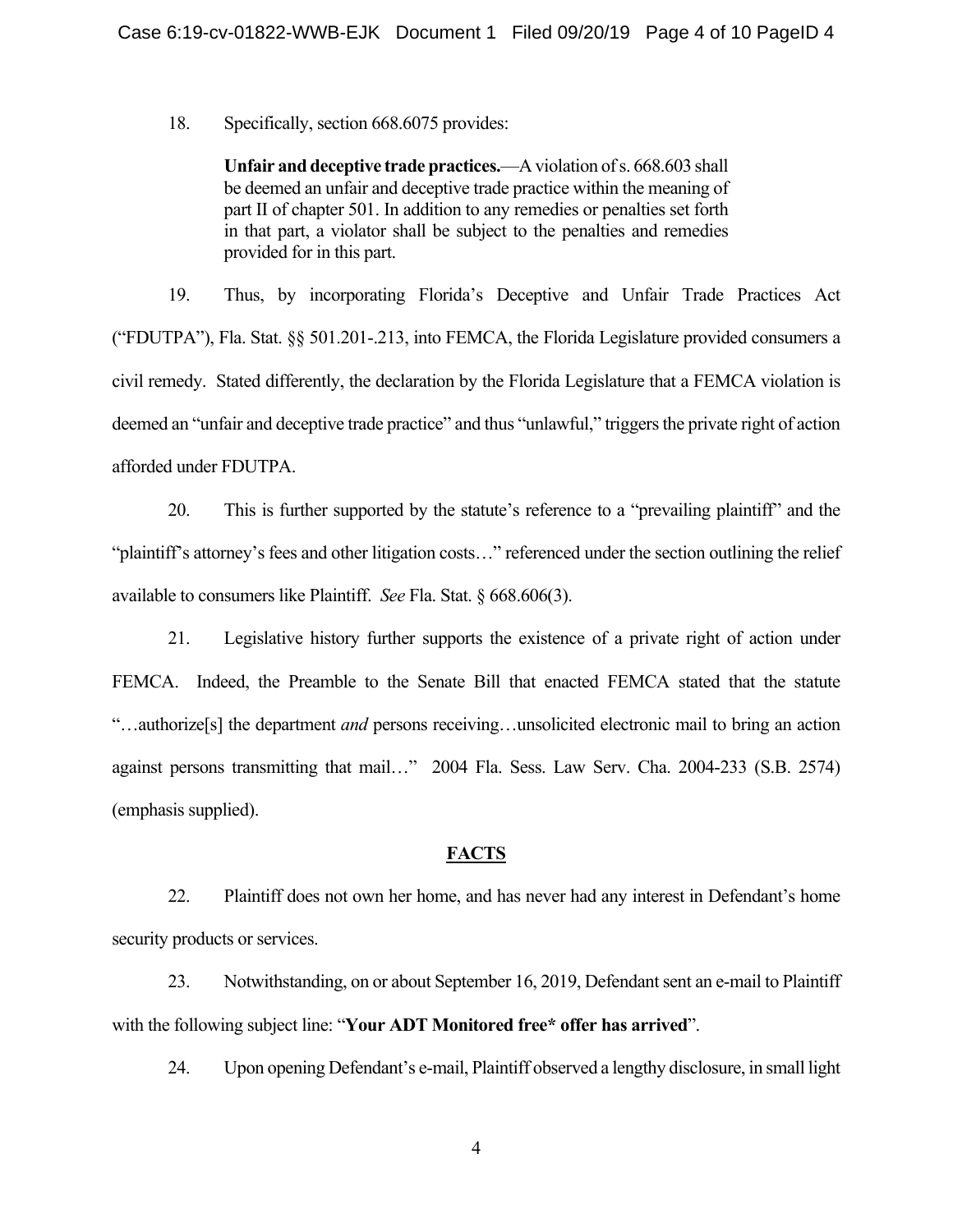font, which in pertinent part stated: "36-Month Monitoring Agreement required at \$27.99 per month (\$1,007.64). 24-Month Monitoring Agreement required at \$27.99 per month (\$671.76) for California."

25. Thus, Defendant's claim of a "free" monitored service is false or misleading, as a consumer like Plaintiff would have been required to pay significant fees for Defendant's services.

26. Defendant's e-mail constitutes an unsolicited commercial electronic mail message under FEMCA because (1) it was sent to promote the sale or lease of, or investment in, property, goods, or services related to any trade or commerce; and (2) it was sent without Plaintiff's affirmative or implied consent.

27. Plaintiff is the sole user of the e-mail address to which Defendant transmitted the violative e-mail.

28. Defendant's unsolicited e-mail caused Plaintiff actual harm including lost productivity and resources, annoyance, and consumption of valuable digital storage space.

29. Plaintiff was induced by the misleading subject line in Defendant's e-mail to click on and view Defendant's e-mail.

30. Plaintiff estimates that she has wasted approximately 30 seconds reviewing Defendant's misleading e-mail.

31. Furthermore, Defendant's e-mail took up approximately 75KB of space on Plaintiff's e-mail inbox. The cumulative effect of unsolicited spam e-mails like Defendant's poses a real risk of ultimately rendering a consumer's e-mail inbox unusable and/or requiring the consumer to pay for additional space.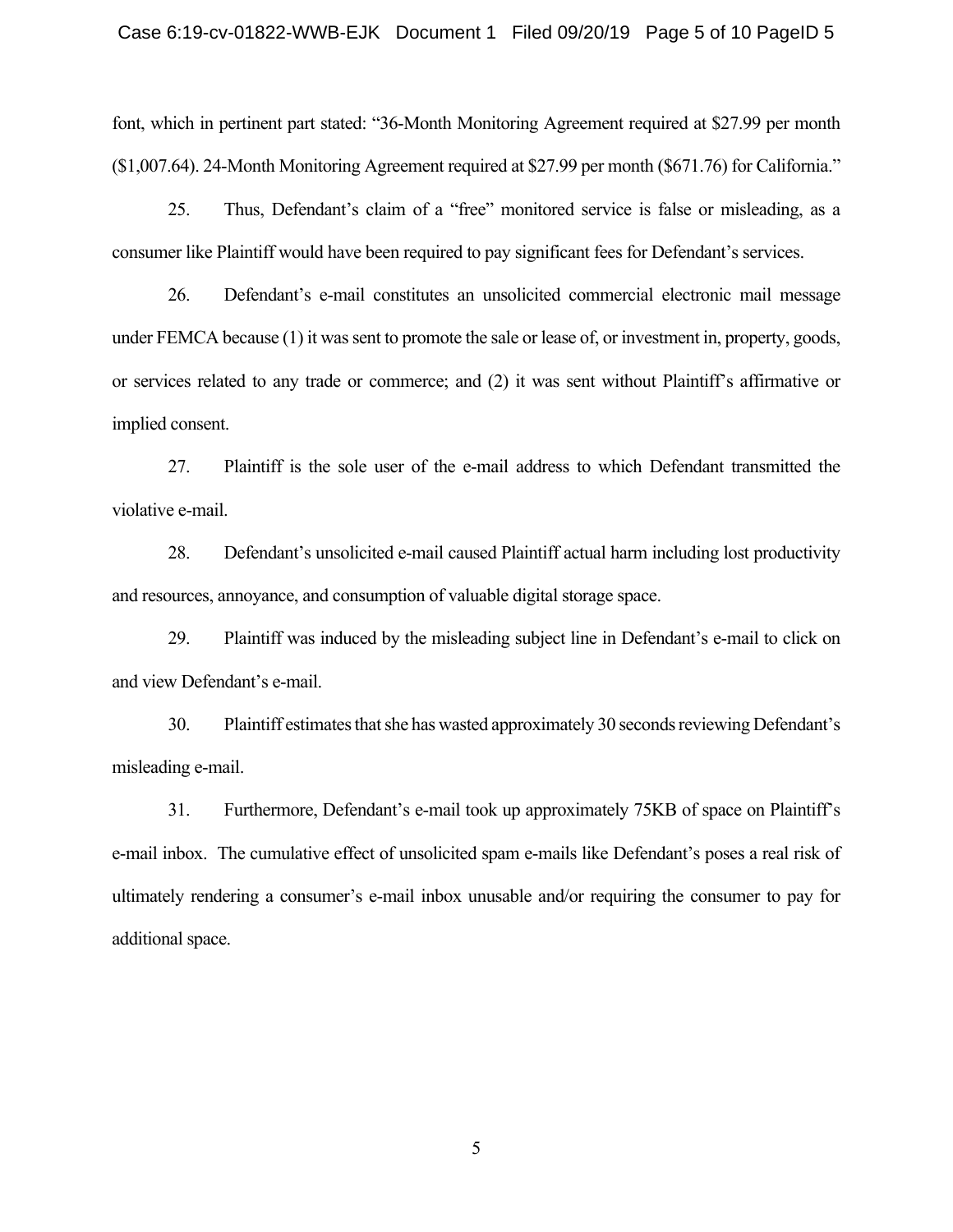# **CLASS ALLEGATIONS**

# **PROPOSED CLASS**

32. Plaintiff brings this case as a class action pursuant to Fed. R. Civ. P. 23, on behalf of

herself and all others similarly situated.

33. Plaintiff brings this case on behalf of following Class:

# **All persons within Florida who, within the four years prior to the filing of this Complaint, were sent the same unsolicited commercial electronic mail message sent to Plaintiff, as alleged herein, from Defendant or anyone on Defendant's behalf.**

- 34. Defendant and its employees or agents are excluded from the Class.
- 35. Plaintiff does not know the exact number of members in the Class but believes the Class members number in the several thousands, if not more.

# **NUMEROSITY**

36. Upon information and belief, Defendant has sent unsolicited commercial electronic mail messages like the ones sent to Plaintiff to thousands of consumers. The members of the Class, therefore,

are believed to be so numerous that joinder of all members is impracticable.

37. The exact number and identities of the Class members are unknown at this time and can

be ascertained only through discovery. Identification of the Class members is a matter capable of

ministerial determination from Defendant's records.

# **COMMON QUESTIONS OF LAW AND FACT**

38. There are numerous questions of law and fact common to the Class which predominate over any questions affecting only individual members of the Class. Among the questions of law and fact common to the Class are:

> (1) Whether Defendant's e-mails constitute unsolicited commercial electronic mail messages;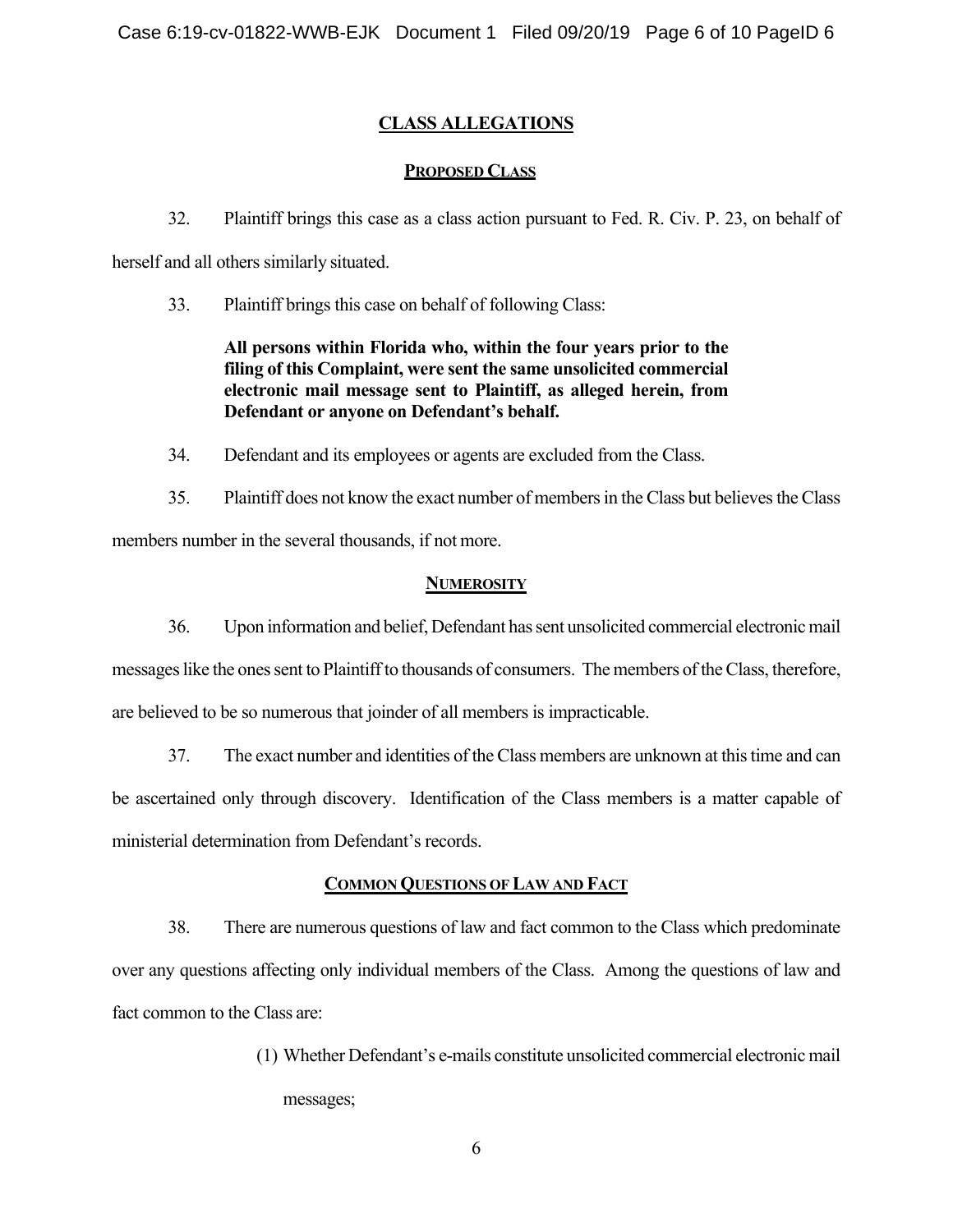- (2) Whether Defendant's e-mails contain false or misleading information in the subject line;
- (3) Whether Defendant is liable for damages, and the amount of such damages; and
- (4) Whether Defendant should be enjoined from such conduct in the future.

39. The common questions in this case are capable of having common answers. If Plaintiff's claim that Defendant routinely transmits unsolicited commercial electronic mail messages containing misleading subject lines is accurate, Plaintiff and the Class members will have identical claims capable of being efficiently adjudicated and administered in this case.

#### **TYPICALITY**

40. Plaintiff's claims are typical of the claims of the Class members, as they are all based on the same factual and legal theories.

#### **PROTECTING THE INTERESTS OF THE CLASS MEMBERS**

41. Plaintiff is a representative who will fully and adequately assert and protect the interests of the Class and has retained competent counsel. Accordingly, Plaintiff is an adequate representative and will fairly and adequately protect the interests of the Class.

#### **SUPERIORITY**

42. A class action is superior to all other available methods for the fair and efficient adjudication of this lawsuit, because individual litigation of the claims of all members of the Class is economically unfeasible and procedurally impracticable. While the aggregate damages sustained by the Class are in the millions of dollars, the individual damages incurred by each member of the Class resulting from Defendant wrongful conduct are too small to warrant the expense of individual lawsuits. The likelihood of individual Class members prosecuting their own separate claims is remote, and, even if every member of the Class could afford individual litigation, the court system would be unduly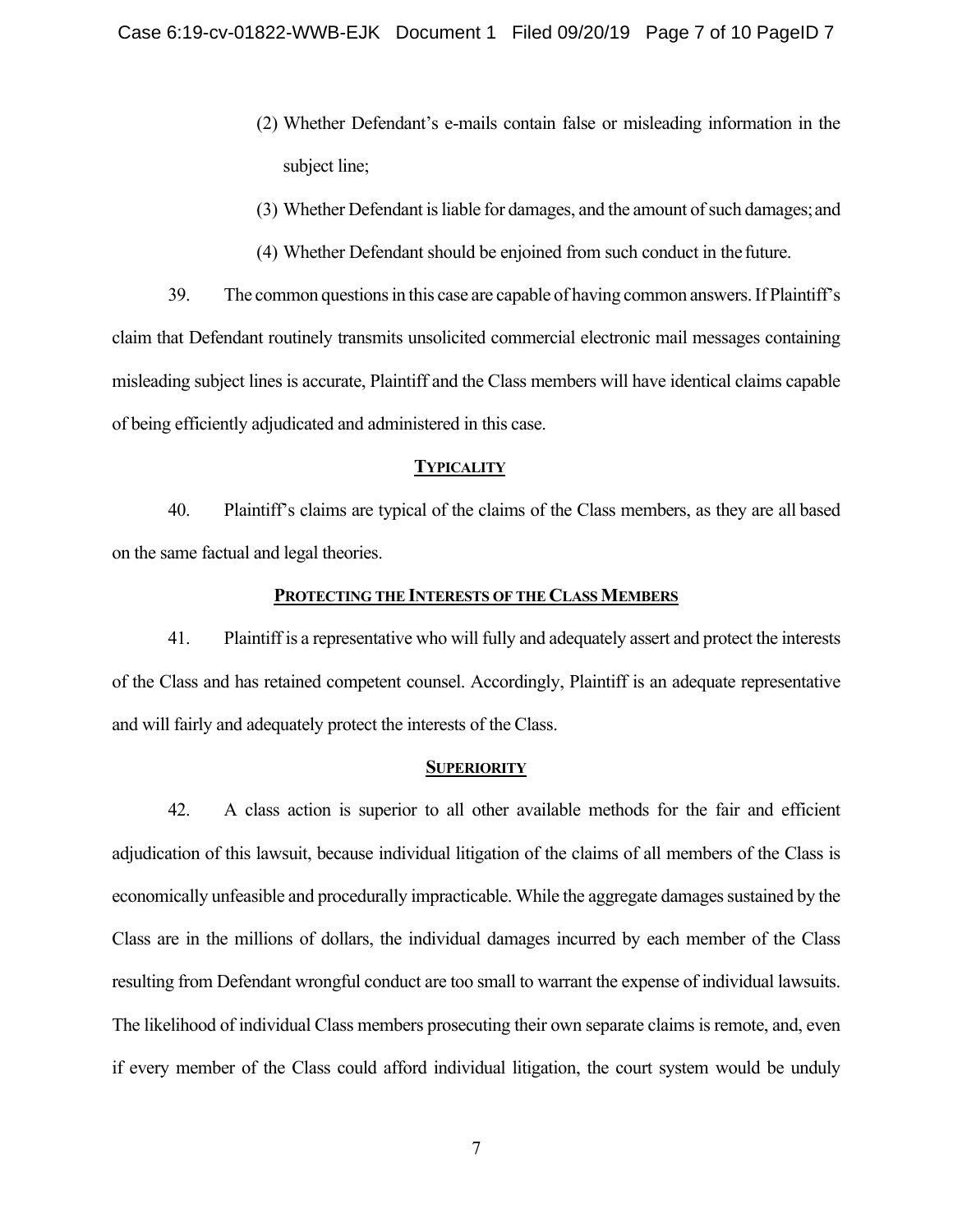burdened by individual litigation of such cases.

43. The prosecution of separate actions by members of the Class would create a risk of establishing inconsistent rulings and/or incompatible standards of conduct for Defendant. For example, one court might enjoin Defendant from performing the challenged acts, whereas another may not. Additionally, individual actions may be dispositive of the interests of the Class, although certain class members are not parties to such actions.

## **COUNT I Violation of Florida's Electronic Mail Communications Act (On Behalf of Plaintiff and the Class)**

44. Plaintiff re-alleges and incorporates the foregoing allegations as if fully set forth herein.

45. Defendant initiated the transmission of an unsolicited commercial electronic mail message to electronic mail addresses held by residents of this state that contained false or misleading information in the subject line.

46. Defendant failed to secure affirmative or implied consent to transmit the subject e-mails to Plaintiff and members of the Class.

47. Defendant caused harm to Plaintiff and members of the Class, including lost productivity and resources, annoyance, consumption of valuable digital storage space and/or financial costs.

48. Defendant's conduct undermined the integrity of electronic commerce in this state.

49. Plaintiff and members of the Class are therefore entitled to an injunction to prohibit Defendant from further harming consumers, liquidated damages of \$500 for each unsolicited commercial electronic mail message sent by Defendant to Plaintiff and members of the Class, as well as their attorney's fees and costs.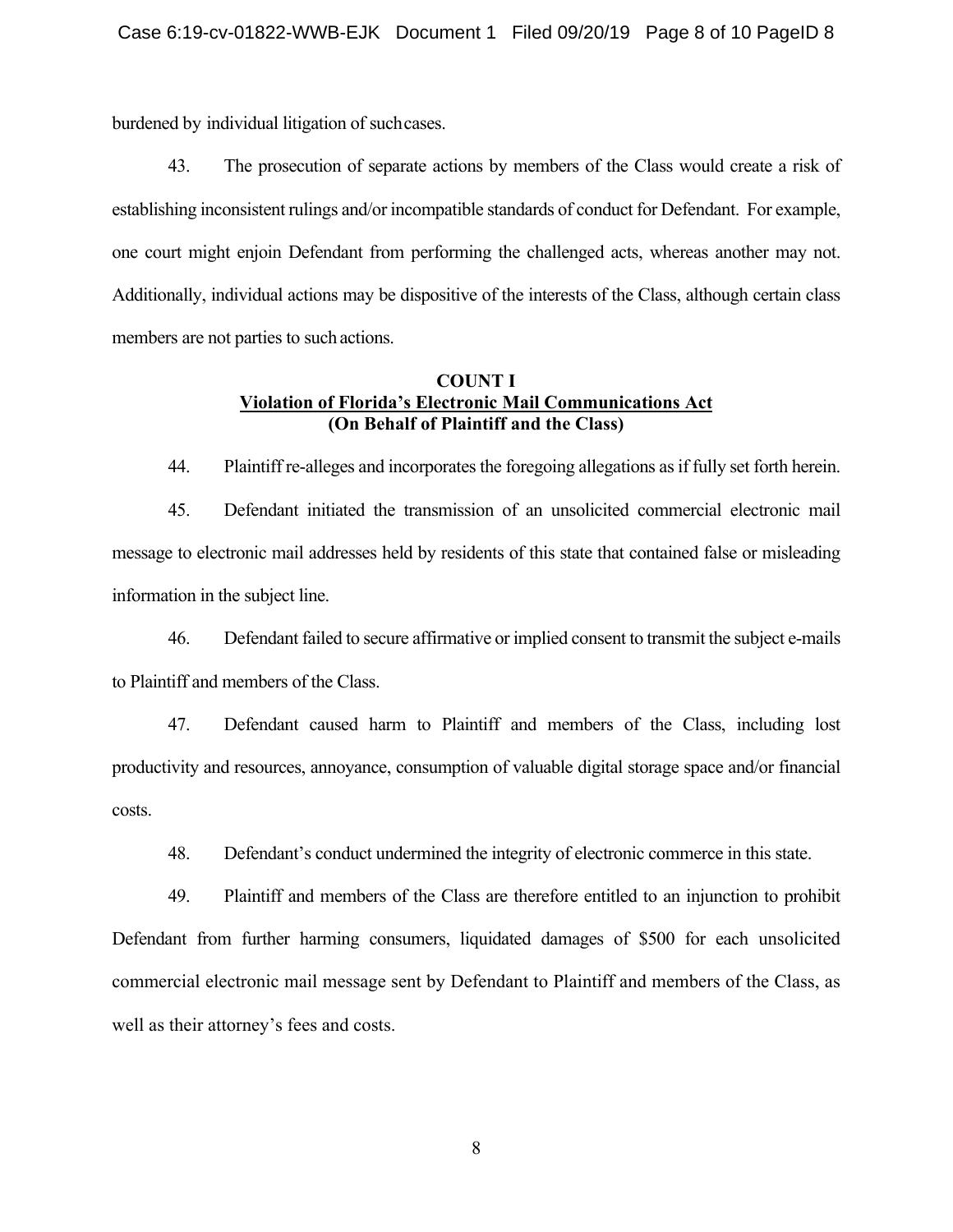## **PRAYER FOR RELIEF**

**WHEREFORE**, Plaintiff Monica George, on behalf of herself and the other members of the Class, prays for the following relief:

a. A declaration that Defendant's practices described herein violate Florida's Electronic Mail Communications Act;

b. An injunction to enjoin future violations of Florida's Electronic Mail Communications Act;

c. Liquidated damages of \$500 for each unsolicited commercial electronic mail message sent to Plaintiff and members of the Class;

d. Attorney's fees and other litigation costs reasonably incurred in connection with this action; and

e. Such further and other relief the Court deems reasonable and just.

## **JURY DEMAND**

Plaintiff and Class Members hereby demand a trial by jury.

## **DOCUMENT PRESERVATION DEMAND**

Plaintiff demands that Defendants take affirmative steps to preserve all records, lists, electronic databases or other itemization associated with e-mails alleged herein.